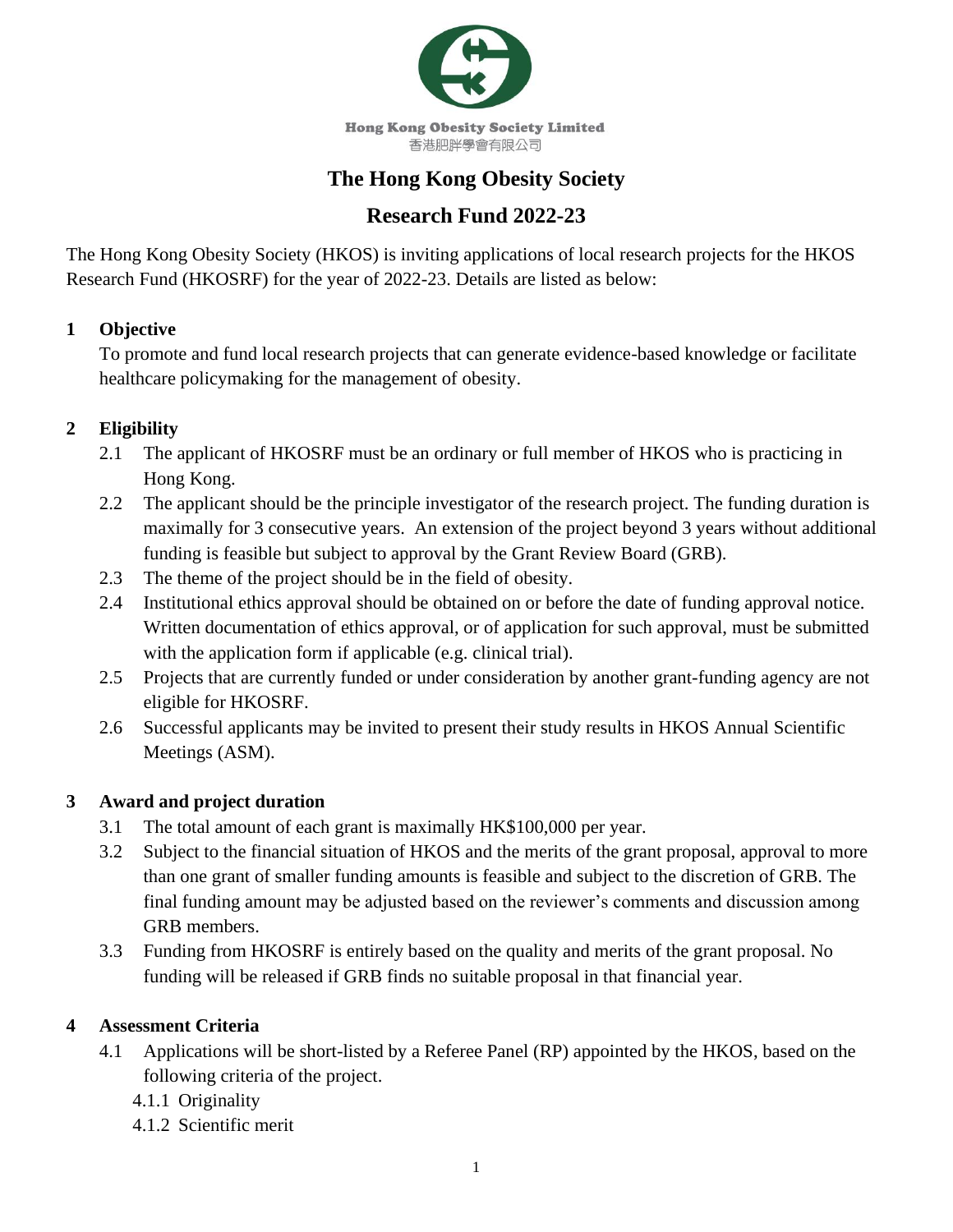

- 4.1.3 Design and methods
- 4.1.4 Statistical analysis
- 4.1.5 Outcome measures
- 4.1.6 Research ethics
- 4.1.7 Local relevance

#### 5 **Procedures**

- 5.1 HKOSRF is open for application for 1 month every April and September.
- 5.2 All applications will be undergoing a blinded review by a RP that consists of 3 adjudicators.
- 5.3 Composition of RP GRB will invite and appoint local adjudicators with relevant research experience and subject knowledge based on the theme of proposals. Adjudicators from the local obesity community are preferred given their insights on the needs and potential impact of the research project on local practice.
- 5.4 Each proposal will be independently reviewed by 3 adjudicators.
- 5.5 After declaring any potential conflict of interest, adjudicators will score the applications by the criteria stated in 4.1. Adjudicators would be blinded to the information regarding the applicants and institution. A score ranging from 1 to 4 (see Table below) will be assigned by the referees to indicate the scientific merit under each heading in the Referee's Assessment Form. The overall rating for each application will be discussed and finalized in the GRB meeting.

|                                                               | Score |
|---------------------------------------------------------------|-------|
| Recommended for support in its current form                   |       |
| Recommended for support after minor revision or clarification |       |
| Recommended for support after major revision or clarification |       |
| Not recommended for support                                   |       |

- 5.6 Proposals with overall score of 5 or above will be invited for revision according to adjudicators' comments if applicable, and will be further reviewed by GRB for a final decision. A final decision on funding by GRB will predominantly be based on the comments from RP. However, GRB members shall deliberate among themselves if comments from the adjudicators are discordant.
- 5.7 Successful applicants will be notified by the GRB and the approved project should commence within 6 months from the date of the result announcement. Principal investigator is requested to submit progress report bi-annually. Failure to submit interim report(s) may result in discontinuation of the funding.
- 5.8 Principal and co-investigators should acknowledge HKOS in any conference presentation / publications on the results related to the funded projects.

#### **6 Payment of the Fund**

6.1 The principal investigator must ensure that the expenditure incurred is within the ambit and the scope of the approved budget. A duly completed reimbursement claim form signed by principal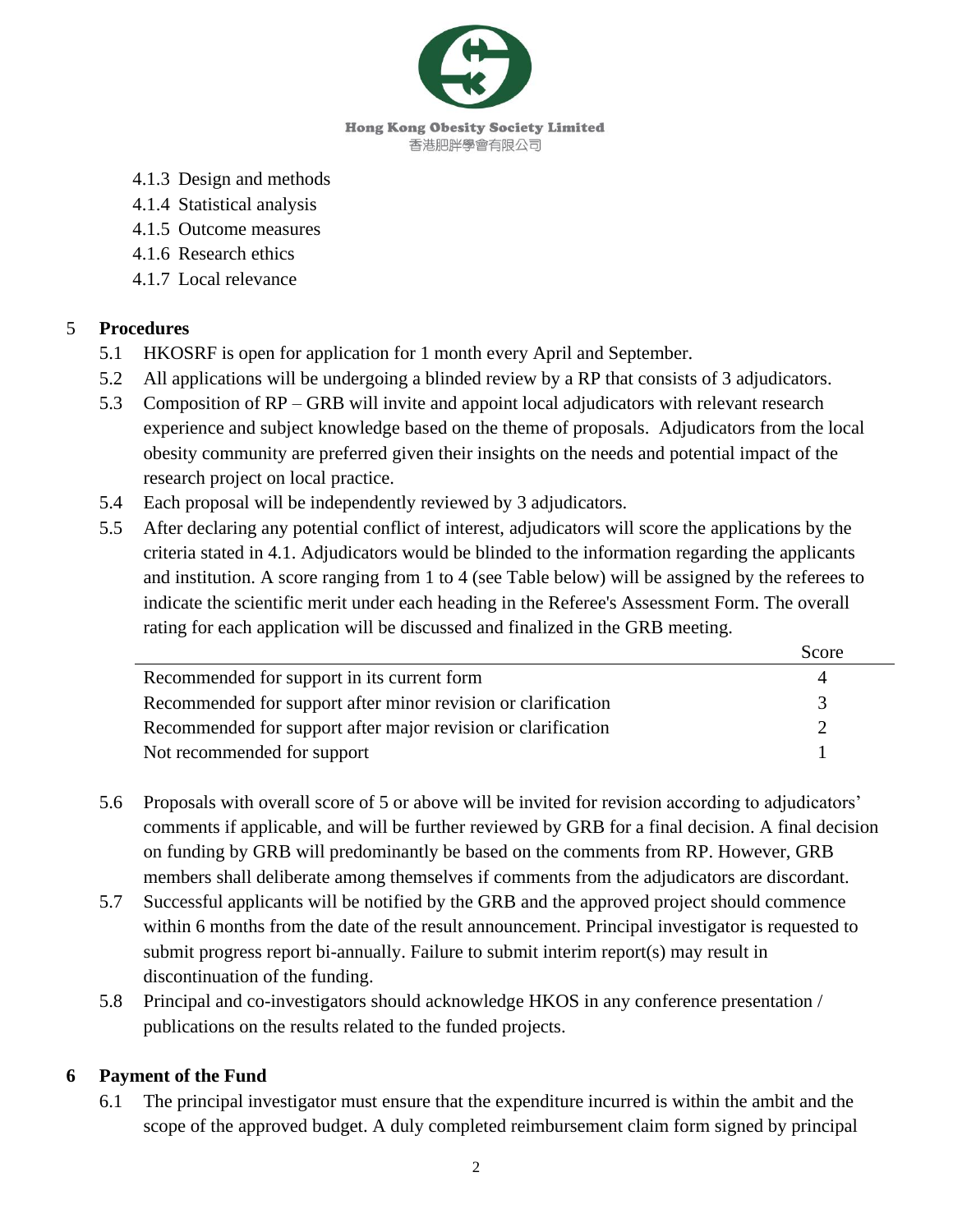

**Hong Kong Obesity Society Limited** 香港肥胖學會有限公司

investigator and the supporting documents thereof (including, for the latter, the original of all relevant invoices and receipts or, where invoices and receipts are not available for reasons reasonably accepted by HKOS, all declaration of expenditure duly signed by the principal investigator) to request payment by HKOS shall be submitted to the Secretariat no more frequently than every 2 months from the commencement date.

- 6.2 **For grant amount of below HK\$100,000:** A final financial report should be ready within 3 months from the proposed end date of the project unless an extension of the project has been granted by GRB.
- 6.3 **For grant amount of HK\$100,000 or above:** Annual financial report must be submitted by the principal investigator covering the 12- month period from the project commencement date every year, and the final financial report within 3 months after the end date or within 60 days after the termination of the project, whichever is earlier.
- 6.4 **Final claim for reimbursement of expenditures**: Claims for reimbursement of expenditures may only cover the period between the commencement date and end date of the project. A final reimbursement claim form shall be submitted together with the audited account and the final report.
- 6.5 HKOSRF will not cover costs of premises, staff salary or overhead charges. Budget allocation should be stated in the application and will be subjected to review by the GRB.

### **7 Termination of Funding**

7.1 Upon advice from GRB, HKOS reserves the right to terminate further funding to a research project that violates research ethics, fails to submit a progress report, or unable to proceed as planned.

### **8 Application**

- 8.1 All applications must be submitted by email ([info@hkobesity.com](mailto:info@hkobesity.com)), with the following documents in PDF format:
	- 8.1.1 The completed application form
	- 8.1.2 An abstract and the proposal of the research project of no more than 1,500 words
	- 8.1.3 Estimated budget allocation and the detailed breakdown
	- 8.1.4 A brief curriculum vitae
	- 8.1.5 Ethics approval letter (if available)
	- 8.1.6 Letters from referees (if available)
- 8.2 Applications should be submitted by email on or before **30 April 2022**. Hard copies should be made available for review upon request.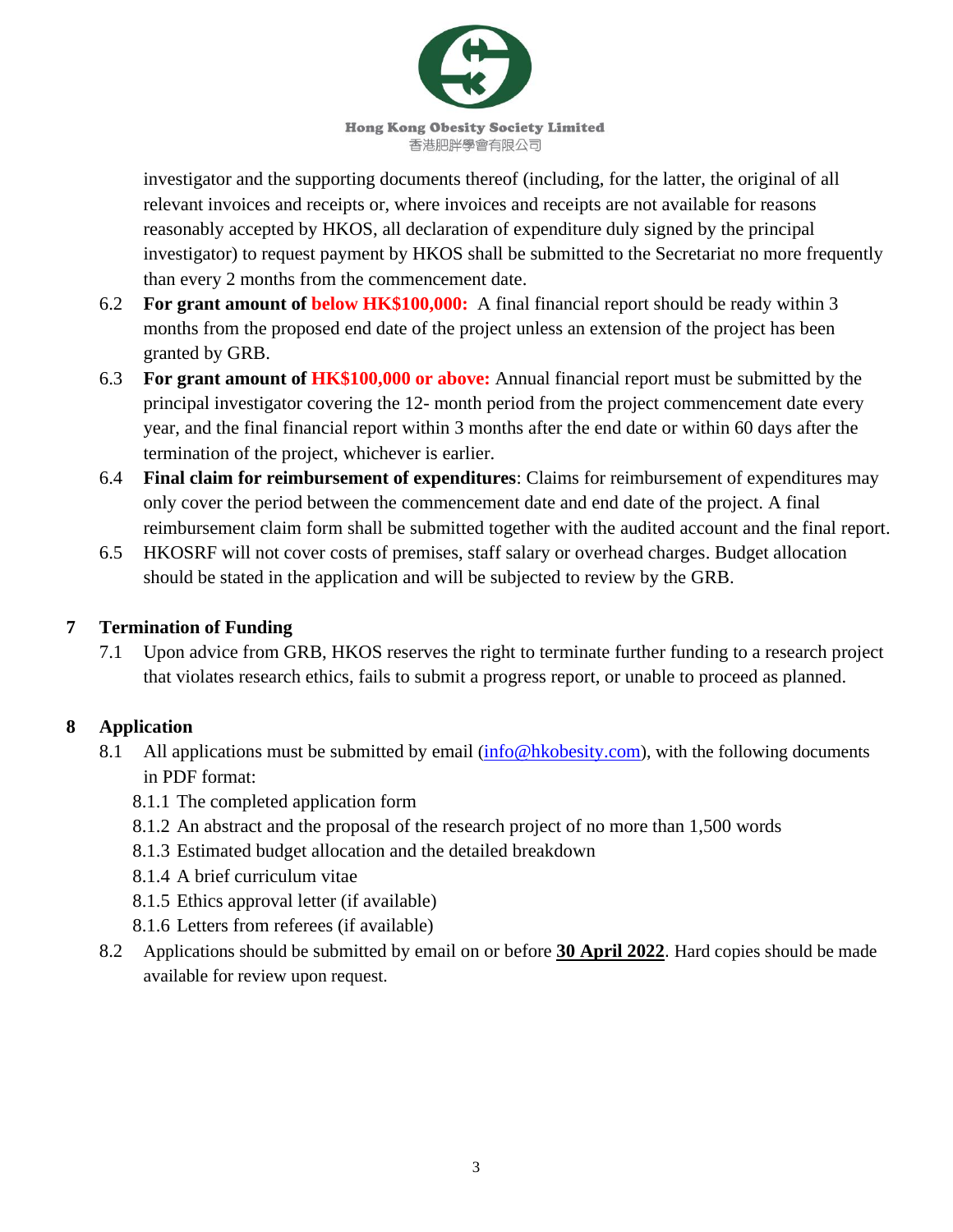

# **The Hong Kong Obesity Society**

## **Research Fund 2022-23**

## **Application form (Deadline: 30 April 2022)**

- **To:** Member of Grant Review Board of HKOSRF c/o Secretariat of Hong Kong Obesity Society [info@hkobesity.com](mailto:info@hkobesity.com)
- 1. Principal Investigator: \_\_\_\_\_\_\_\_\_\_\_\_\_\_\_\_\_\_\_\_\_\_\_\_\_\_\_\_\_ \_\_\_\_\_\_\_\_\_\_\_\_\_\_\_\_\_\_\_\_\_\_\_\_\_\_

|                        | (Last name)                                                      | (First name)  | (In Chinese) |  |
|------------------------|------------------------------------------------------------------|---------------|--------------|--|
| Co-investigators:      |                                                                  |               |              |  |
|                        | (Last name)                                                      | (First name)  | (In Chinese) |  |
|                        | (Last name)                                                      | (First name)  | (In Chinese) |  |
|                        | (Last name)                                                      | (First name)  | (In Chinese) |  |
|                        | (Last name)                                                      | (First name)  | (In Chinese) |  |
| Corresponding address: |                                                                  |               |              |  |
|                        |                                                                  |               |              |  |
|                        |                                                                  |               |              |  |
|                        |                                                                  |               |              |  |
|                        |                                                                  |               |              |  |
|                        |                                                                  |               |              |  |
|                        | Present and past job positions (in reverse chronological order): |               |              |  |
|                        | (The above information is available in the attached CV $\Box$ )  |               |              |  |
| Period                 | Position                                                         | Place of work | Employer     |  |
|                        |                                                                  |               |              |  |
|                        |                                                                  |               |              |  |
|                        |                                                                  |               |              |  |
|                        |                                                                  |               |              |  |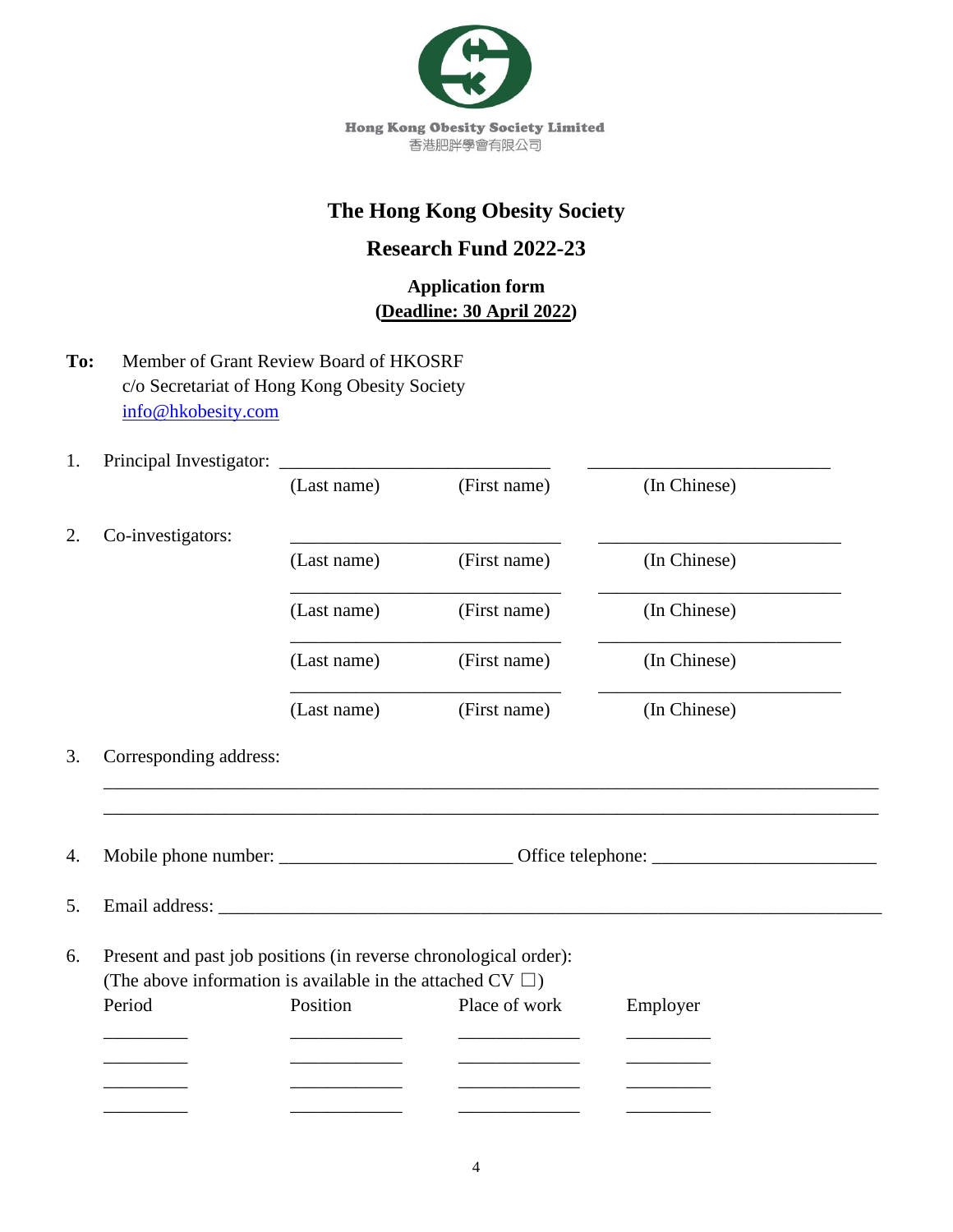

- 7. Member of other professional bodies
	- (The above information is available in the attached  $CV \square$ )
	- $\square$  Yes, name of the professional body:
	- $\Box$  No
- 8. Training institute and name of supervisor / trainer: (The above information is available in the attached CV  $\square$ )
- 9. Abstract and a brief description of the project with the following headings: Introduction/background, objectives/hypothesis, methodology including study design, interventions, sample size calculation, outcome measures and statistical analysis, existing facilities, potential for implementation of results, key references, timetable of work, ethics approval and/or consent for accessing third party data. Study design should be described in sufficient detail to allow assessment of workload and timetable and including experiments, observations to be made, randomization method, and the use of controls. (Please submit as a separate document to this application form, max 1,500 words)

\_\_\_\_\_\_\_\_\_\_\_\_\_\_\_\_\_\_\_\_\_\_\_\_\_\_\_\_\_\_\_\_\_\_\_\_\_\_\_\_\_\_\_\_\_\_\_\_\_\_\_\_\_\_\_\_\_\_\_\_\_\_\_\_\_\_\_\_\_\_\_\_\_\_\_\_\_\_\_\_\_\_\_ \_\_\_\_\_\_\_\_\_\_\_\_\_\_\_\_\_\_\_\_\_\_\_\_\_\_\_\_\_\_\_\_\_\_\_\_\_\_\_\_\_\_\_\_\_\_\_\_\_\_\_\_\_\_\_\_\_\_\_\_\_\_\_\_\_\_\_\_\_\_\_\_\_\_\_\_\_\_\_\_\_\_\_

#### 10. Timetable of work:

| Time                                | <b>Key Milestones</b>     | Deliverables              |
|-------------------------------------|---------------------------|---------------------------|
| (months after project commencement) |                           |                           |
| Example: 3 months                   | Completion of recruitment | List of enrolled subjects |
|                                     |                           |                           |
|                                     |                           |                           |

#### 11. Is ethics approval available?

- $\Box$  Yes (please append a copy of the approval letter)
- $\Box$  No, will apply and submit the documents prior to the commencement of the project.
- □ No, not applicable (please explain\_\_\_\_\_\_\_\_\_\_\_\_\_\_\_\_\_\_\_\_\_\_\_\_\_\_\_\_\_\_\_\_\_\_\_\_\_\_\_\_)
- 12. Expected start date: (dd/mm/yy)\_\_\_\_\_\_\_\_\_\_\_\_Expected end date: (dd/mm/yy)\_\_\_\_\_\_\_\_\_\_\_
- 13. Do you plan to apply or consider for any other sources of financial support for this training program?  $\Box$  Yes  $\Box$  No

If yes, please give details.

Name of the supporting organization: \_\_\_\_\_\_\_\_\_\_\_\_\_\_\_\_\_\_\_\_\_\_\_\_\_\_\_\_\_\_\_\_\_\_\_\_

Nature of support: \_\_\_\_\_\_\_\_\_\_\_\_\_\_\_\_\_\_\_\_\_\_\_\_\_\_\_\_

Amount of funding applied HK\$\_\_\_\_\_\_\_\_\_\_\_\_\_\_\_\_\_\_\_\_\_